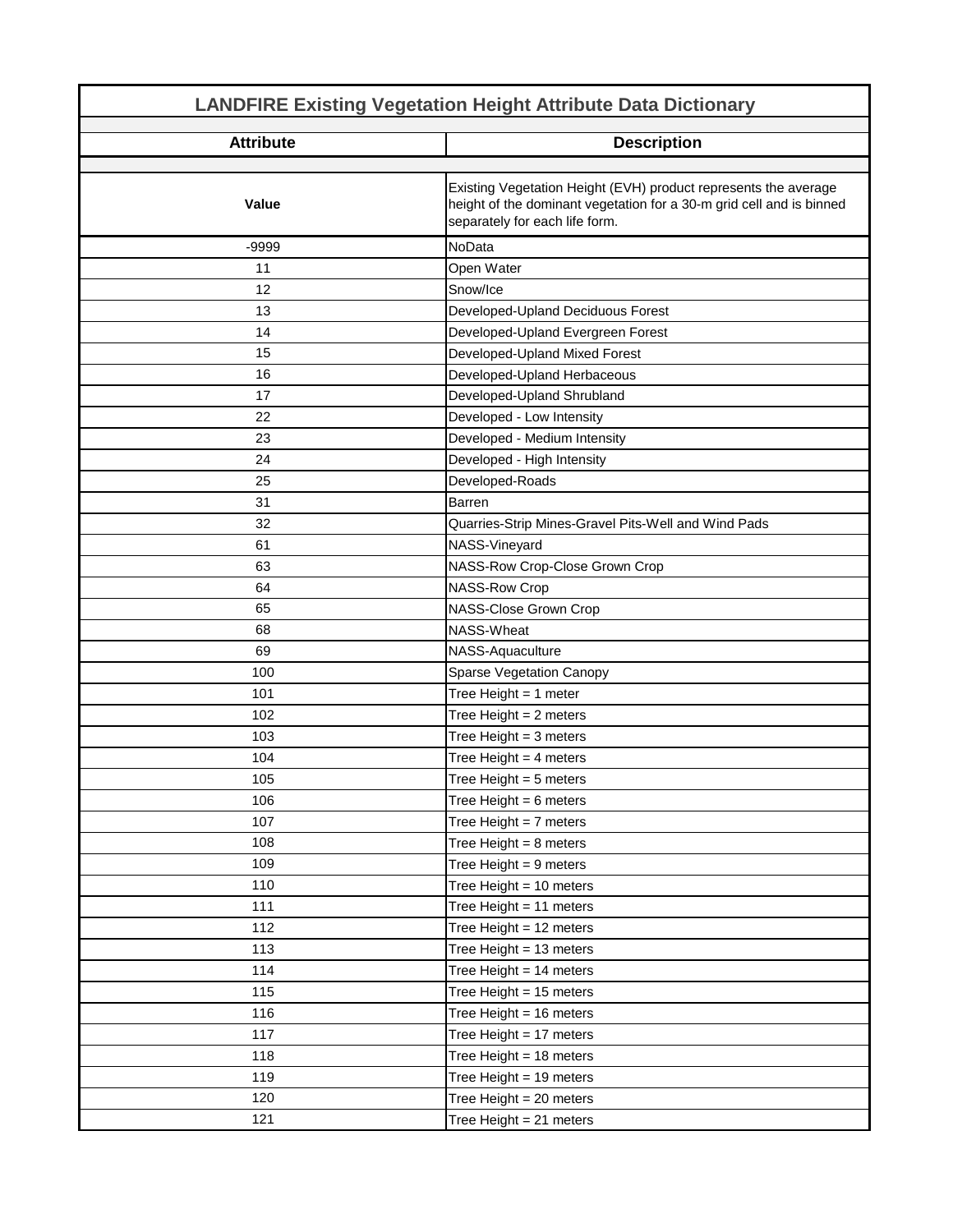| 122 | Tree Height $= 22$ meters |
|-----|---------------------------|
| 123 | Tree Height = 23 meters   |
| 124 | Tree Height = 24 meters   |
| 125 | Tree Height = 25 meters   |
| 126 | Tree Height = 26 meters   |
| 127 | Tree Height = 27 meters   |
| 128 | Tree Height = 28 meters   |
| 129 | Tree Height = 29 meters   |
| 130 | Tree Height = 30 meters   |
| 131 | Tree Height = 31 meters   |
| 132 | Tree Height = 32 meters   |
| 133 | Tree Height = 33 meters   |
| 134 | Tree Height = 34 meters   |
| 135 | Tree Height = 35 meters   |
| 136 | Tree Height = 36 meters   |
| 137 | Tree Height = 37 meters   |
| 138 | Tree Height = 38 meters   |
| 139 | Tree Height = 39 meters   |
| 140 | Tree Height = 40 meters   |
| 141 | Tree Height = 41 meters   |
| 142 | Tree Height = 42 meters   |
| 143 | Tree Height = 43 meters   |
| 144 | Tree Height = 44 meters   |
| 145 | Tree Height = 45 meters   |
| 146 | Tree Height = 46 meters   |
| 147 | Tree Height = 47 meters   |
| 148 | Tree Height = 48 meters   |
| 149 | Tree Height = 49 meters   |
| 150 | Tree Height = 50 meters   |
| 151 | Tree Height = 51 meters   |
| 152 | Tree Height = 52 meters   |
| 153 | Tree Height = $53$ meters |
| 154 | Tree Height = $54$ meters |
| 155 | Tree Height = 55 meters   |
| 156 | Tree Height = 56 meters   |
| 157 | Tree Height = 57 meters   |
| 158 | Tree Height = 58 meters   |
| 159 | Tree Height = 59 meters   |
| 160 | Tree Height = 60 meters   |
| 161 | Tree Height = $61$ meters |
| 162 | Tree Height = 62 meters   |
| 163 | Tree Height = 63 meters   |
| 164 | Tree Height = 64 meters   |
| 165 | Tree Height = 65 meters   |
| 166 | Tree Height = 66 meters   |
| 167 | Tree Height = 67 meters   |
| 168 | Tree Height = 68 meters   |
| 169 | Tree Height = 69 meters   |
| 170 | Tree Height = 70 meters   |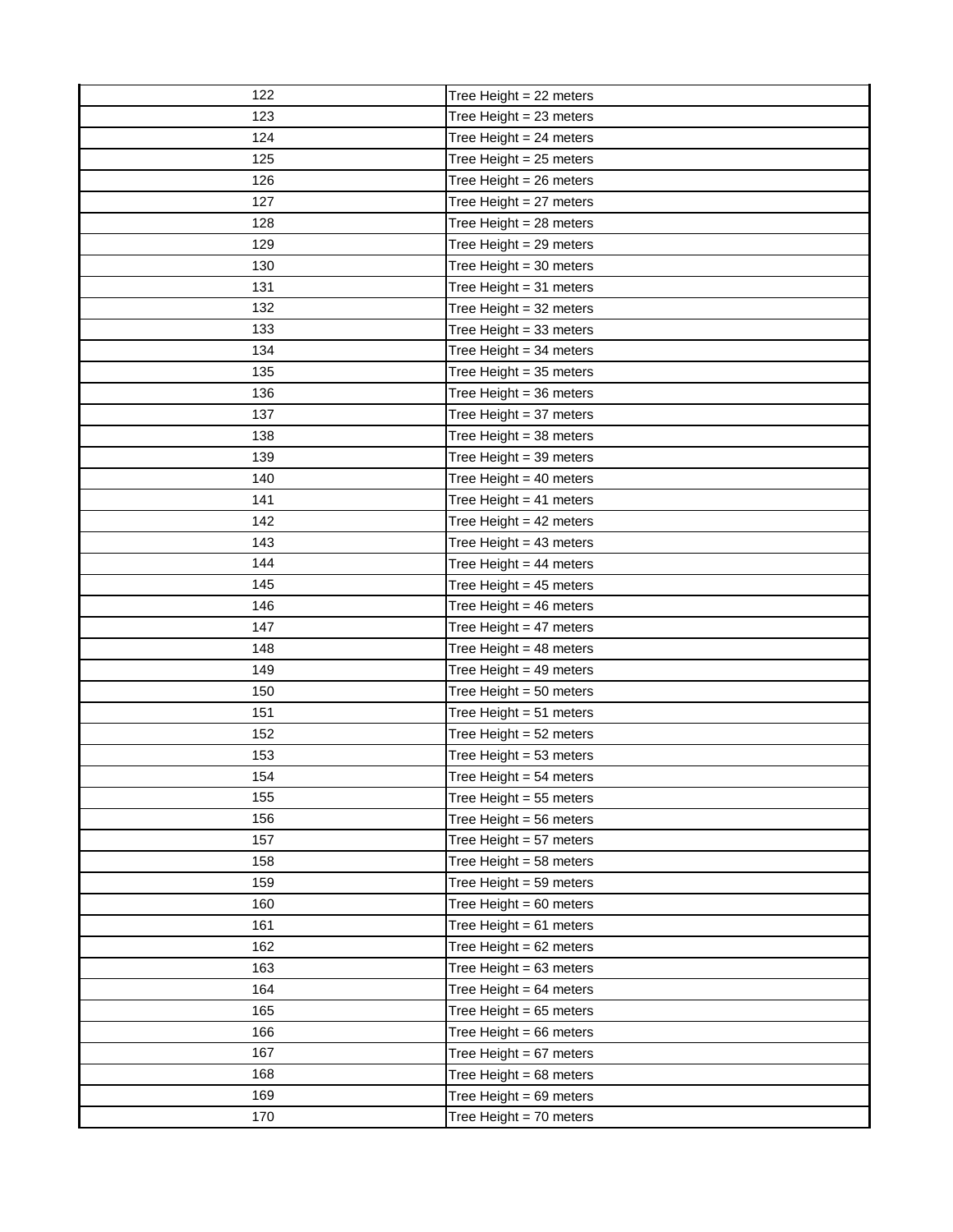| 171 | Tree Height = $71$ meters   |
|-----|-----------------------------|
| 172 | Tree Height = 72 meters     |
| 173 | Tree Height = 73 meters     |
| 174 | Tree Height = 74 meters     |
| 175 | Tree Height = 75 meters     |
| 176 | Tree Height = 76 meters     |
| 177 | Tree Height = 77 meters     |
| 178 | Tree Height = 78 meters     |
| 179 | Tree Height = 79 meters     |
| 180 | Tree Height = 80 meters     |
| 181 | Tree Height = 81 meters     |
| 182 | Tree Height = 82 meters     |
| 183 | Tree Height = 83 meters     |
| 184 | Tree Height = 84 meters     |
| 185 | Tree Height = 85 meters     |
| 186 | Tree Height = 86 meters     |
| 187 | Tree Height = 87 meters     |
| 188 | Tree Height = 88 meters     |
| 189 | Tree Height = 89 meters     |
| 190 | Tree Height = 90 meters     |
| 191 | Tree Height = 91 meters     |
| 192 | Tree Height = 92 meters     |
| 193 | Tree Height = 93 meters     |
| 194 | Tree Height = 94 meters     |
| 195 | Tree Height = 95 meters     |
| 196 | Tree Height = 96 meters     |
| 197 | Tree Height = 97 meters     |
| 198 | Tree Height = 98 meters     |
| 199 | Tree Height >= 99 meters    |
| 201 | Shrub Height = 0.1 meter    |
| 202 | Shrub Height = 0.2 meter    |
| 203 | Shrub Height = 0.3 meter    |
| 204 | Shrub Height = $0.4$ meter  |
| 205 | Shrub Height = 0.5 meter    |
| 206 | Shrub Height = 0.6 meter    |
| 207 | Shrub Height = 0.7 meter    |
| 208 | Shrub Height = 0.8 meter    |
| 209 | Shrub Height = 0.9 meter    |
| 210 | Shrub Height = 1 meter      |
| 211 | Shrub Height = 1.1 meters   |
| 212 | Shrub Height = 1.2 meters   |
| 213 | Shrub Height = $1.3$ meters |
| 214 | Shrub Height = 1.4 meters   |
| 215 | Shrub Height = 1.5 meters   |
| 216 | Shrub Height = 1.6 meters   |
| 217 | Shrub Height = 1.7 meters   |
| 218 | Shrub Height = 1.8 meters   |
| 219 |                             |
|     | Shrub Height = 1.9 meters   |
| 220 | Shrub Height = 2.0 meters   |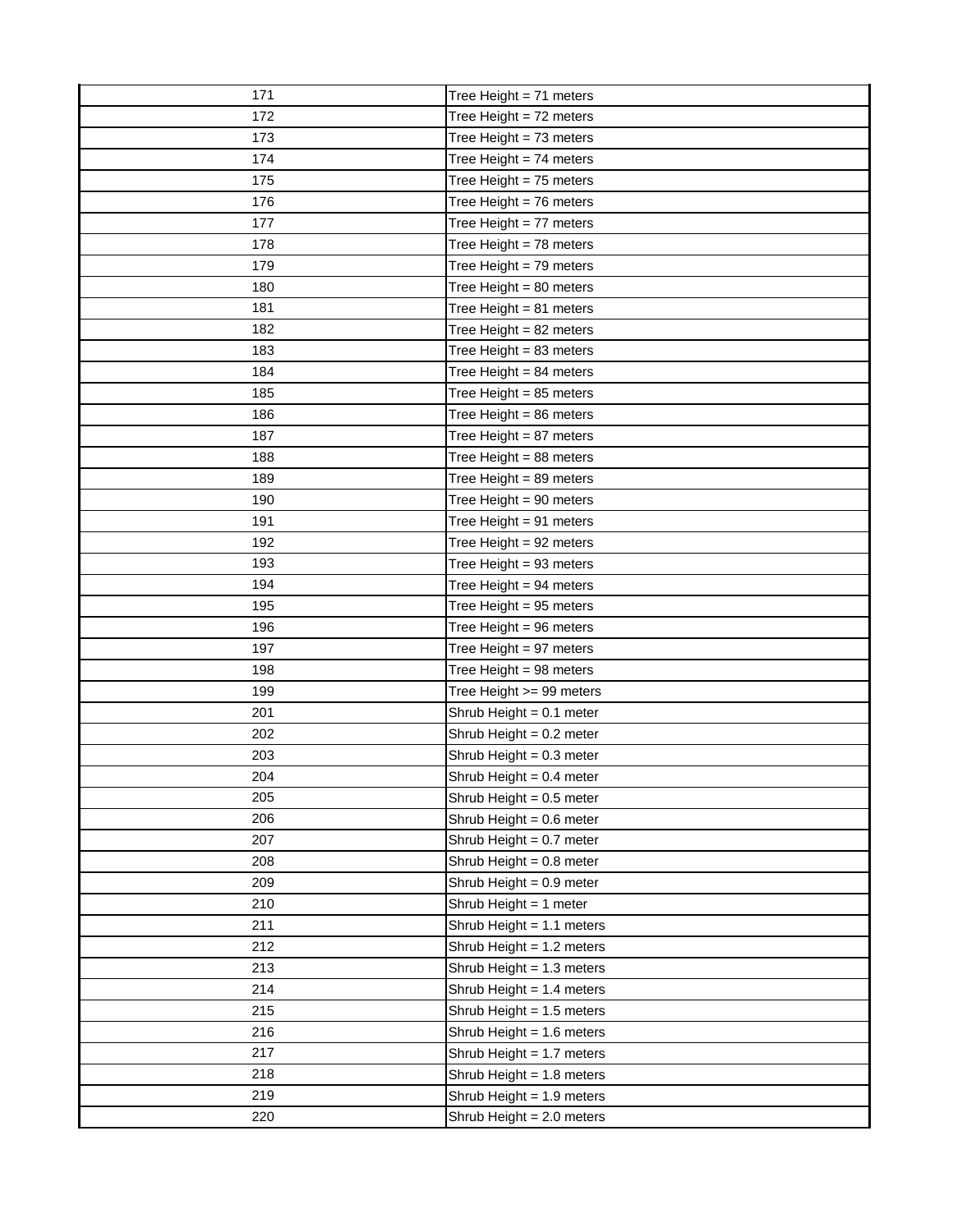| 221                                                 | Shrub Height $= 2.1$ meters                                                              |
|-----------------------------------------------------|------------------------------------------------------------------------------------------|
| 222                                                 | Shrub Height = 2.2 meters                                                                |
| 223                                                 | Shrub Height = 2.3 meters                                                                |
| 224                                                 | Shrub Height = 2.4 meters                                                                |
| 225                                                 | Shrub Height = 2.5 meters                                                                |
| 226                                                 | Shrub Height = 2.6 meters                                                                |
| 227                                                 | Shrub Height = 2.7 meters                                                                |
| 228                                                 | Shrub Height = 2.8 meters                                                                |
| 229                                                 | Shrub Height = 2.9 meters                                                                |
| 230                                                 | Shrub Height >= 3.0 meters                                                               |
| 301                                                 | Herb Height = $0.1$ meter                                                                |
| 302                                                 | Herb Height = 0.2 meter                                                                  |
| 303                                                 | Herb Height = 0.3 meter                                                                  |
| 304                                                 | Herb Height = 0.4 meter                                                                  |
| 305                                                 | Herb Height = 0.5 meter                                                                  |
| 306                                                 | Herb Height = 0.6 meter                                                                  |
| 307                                                 | Herb Height = 0.7 meter                                                                  |
| 308                                                 | Herb Height = 0.8 meter                                                                  |
| 309                                                 | Herb Height = 0.9 meter                                                                  |
| 310                                                 | Herb Height >= 1 meter                                                                   |
|                                                     |                                                                                          |
| Count                                               | number of pixels for the corresponding value                                             |
|                                                     |                                                                                          |
| <b>Classnames</b>                                   | Display attribute, EVH is represented in meters and life forms are<br>binned separately. |
| NoData                                              | NoData                                                                                   |
| Open Water                                          | Open Water                                                                               |
| Snow/Ice                                            | Snow/Ice                                                                                 |
| Developed-Upland Deciduous Forest                   | Developed-Upland Deciduous Forest                                                        |
| Developed-Upland Evergreen Forest                   | Developed-Upland Evergreen Forest                                                        |
| Developed-Upland Mixed Forest                       | Developed-Upland Mixed Forest                                                            |
| Developed-Upland Herbaceous                         | Developed-Upland Herbaceous                                                              |
| Developed-Upland Shrubland                          | Developed-Upland Shrubland                                                               |
| Developed-Herbaceous Wetland Vegetation             | Developed-Herbaceous Wetland Vegetation                                                  |
| Developed-Woody Wetland Vegetation                  | Developed-Woody Wetland Vegetation                                                       |
| Developed - General                                 | Developed - General                                                                      |
| Developed - Open Space                              | Developed - Open Space                                                                   |
| Developed - Low Intensity                           | Developed - Low Intensity                                                                |
| Developed - Medium Intensity                        | Developed - Medium Intensity                                                             |
| Developed - High Intensity                          | Developed - High Intensity                                                               |
| Developed-Roads                                     | Developed-Roads                                                                          |
| Barren                                              |                                                                                          |
|                                                     | Barren                                                                                   |
| Quarries-Strip Mines-Gravel Pits-Well and Wind Pads | Quarries-Strip Mines-Gravel Pits-Well and Wind Pads                                      |
| NASS-Orchard                                        | NASS-Orchard                                                                             |
| NASS-Vineyard                                       | NASS-Vineyard                                                                            |
| NASS-Bush fruit and berries                         | NASS-Bush fruit and berries                                                              |
| NASS-Row Crop-Close Grown Crop                      | NASS-Row Crop-Close Grown Crop                                                           |
| NASS-Row Crop                                       | <b>NASS-Row Crop</b>                                                                     |
|                                                     |                                                                                          |
| NASS-Close Grown Crop<br>NASS-Fallow/Idle Cropland  | NASS-Close Grown Crop<br>NASS-Fallow/Idle Cropland                                       |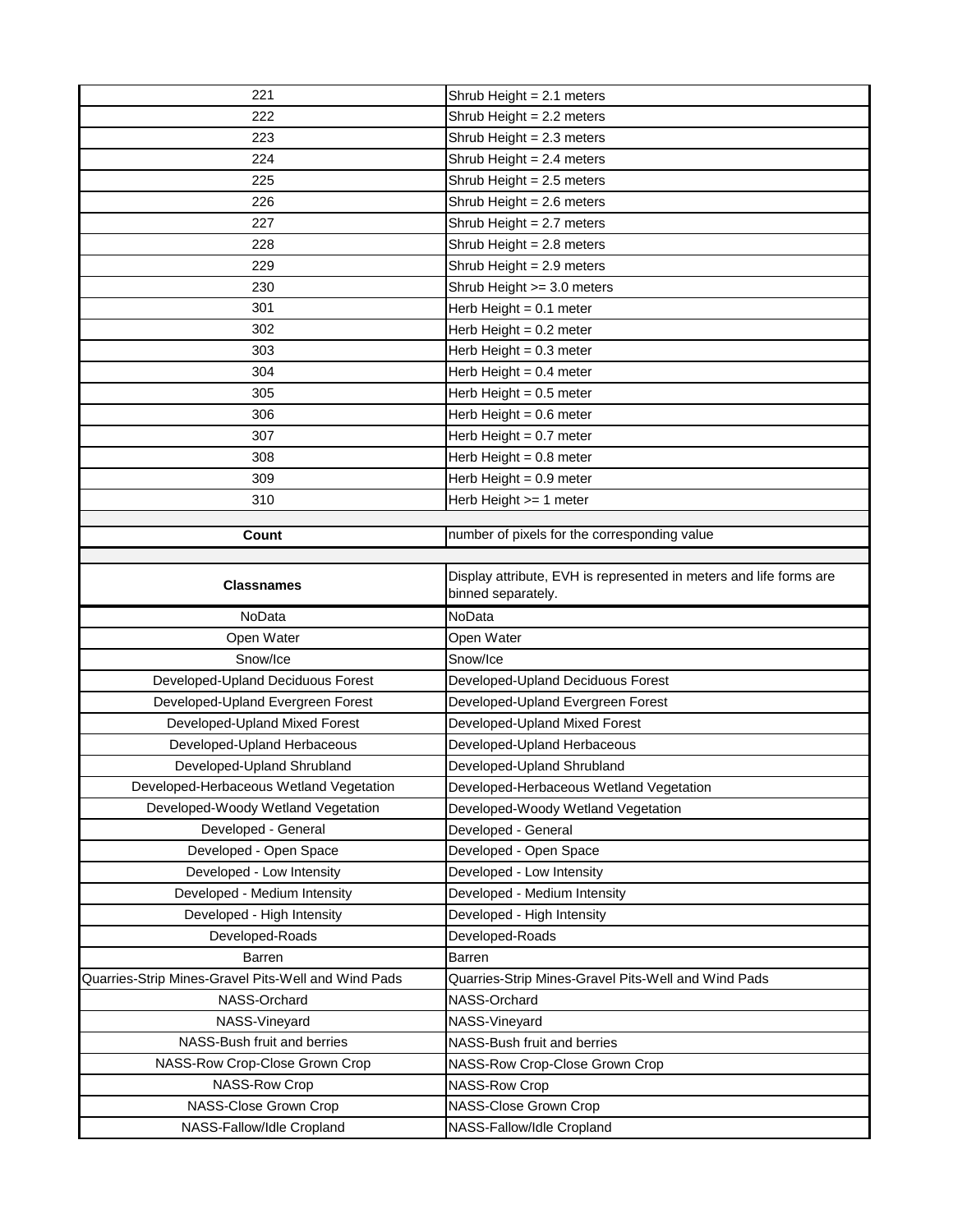| NASS-Pasture and Hayland          | NASS-Pasture and Hayland         |
|-----------------------------------|----------------------------------|
| NASS-Wheat                        | NASS-Wheat                       |
| NASS-Aquaculture                  | NASS-Aquaculture                 |
| Herbaceous Semi-dry               | Herbaceous Semi-dry              |
| Herbaceous Semi-wet               | Herbaceous Semi-wet              |
| <b>Recently Disturbed Forest</b>  | <b>Recently Disturbed Forest</b> |
| Agriculture - General             | Agriculture - General            |
| Pasture/Hay                       | Pasture/Hay                      |
| <b>Cultivated Crops</b>           | <b>Cultivated Crops</b>          |
| <b>Small Grains</b>               | <b>Small Grains</b>              |
| Fallow                            | Fallow                           |
| <b>Urban-Recreational Grasses</b> | Urban-Recreational Grasses       |
| Herbaceous Wetlands               | Herbaceous Wetlands              |
| Sparse Vegetation Canopy          | <b>Sparse Vegetation Canopy</b>  |
| Tree Height = $1$ meter           | LANDFIRE Mapped.                 |
| Tree Height $= 2$ meters          | LANDFIRE Mapped.                 |
| Tree Height = $3$ meters          | LANDFIRE Mapped.                 |
| Tree Height $=$ 4 meters          | LANDFIRE Mapped.                 |
| Tree Height = $5$ meters          | LANDFIRE Mapped.                 |
| Tree Height = $6$ meters          | LANDFIRE Mapped.                 |
| Tree Height = $7$ meters          | LANDFIRE Mapped.                 |
| Tree Height = $8$ meters          | LANDFIRE Mapped.                 |
| Tree Height = $9$ meters          | LANDFIRE Mapped.                 |
| Tree Height = $10$ meters         | LANDFIRE Mapped.                 |
| Tree Height = $11$ meters         | LANDFIRE Mapped.                 |
| Tree Height = $12$ meters         | LANDFIRE Mapped.                 |
| Tree Height = 13 meters           | LANDFIRE Mapped.                 |
| Tree Height = $14$ meters         | LANDFIRE Mapped.                 |
| Tree Height = $15$ meters         | LANDFIRE Mapped.                 |
| Tree Height = $16$ meters         | LANDFIRE Mapped.                 |
| Tree Height = $17$ meters         | LANDFIRE Mapped.                 |
| Tree Height = $18$ meters         | LANDFIRE Mapped.                 |
| Tree Height = $19$ meters         | LANDFIRE Mapped.                 |
| Tree Height $= 20$ meters         | LANDFIRE Mapped.                 |
| Tree Height $= 21$ meters         | LANDFIRE Mapped.                 |
| Tree Height = $22$ meters         | LANDFIRE Mapped.                 |
| Tree Height $= 23$ meters         | LANDFIRE Mapped.                 |
| Tree Height = $24$ meters         | LANDFIRE Mapped.                 |
| Tree Height = $25$ meters         | LANDFIRE Mapped.                 |
| Tree Height = $26$ meters         | LANDFIRE Mapped.                 |
| Tree Height = $27$ meters         | LANDFIRE Mapped.                 |
| Tree Height = $28$ meters         | LANDFIRE Mapped.                 |
| Tree Height = $29$ meters         | LANDFIRE Mapped.                 |
| Tree Height = $30$ meters         | LANDFIRE Mapped.                 |
| Tree Height = $31$ meters         | LANDFIRE Mapped.                 |
| Tree Height = $32$ meters         | LANDFIRE Mapped.                 |
| Tree Height = $33$ meters         | LANDFIRE Mapped.                 |
| Tree Height = $34$ meters         | LANDFIRE Mapped.                 |
| Tree Height = $35$ meters         | LANDFIRE Mapped.                 |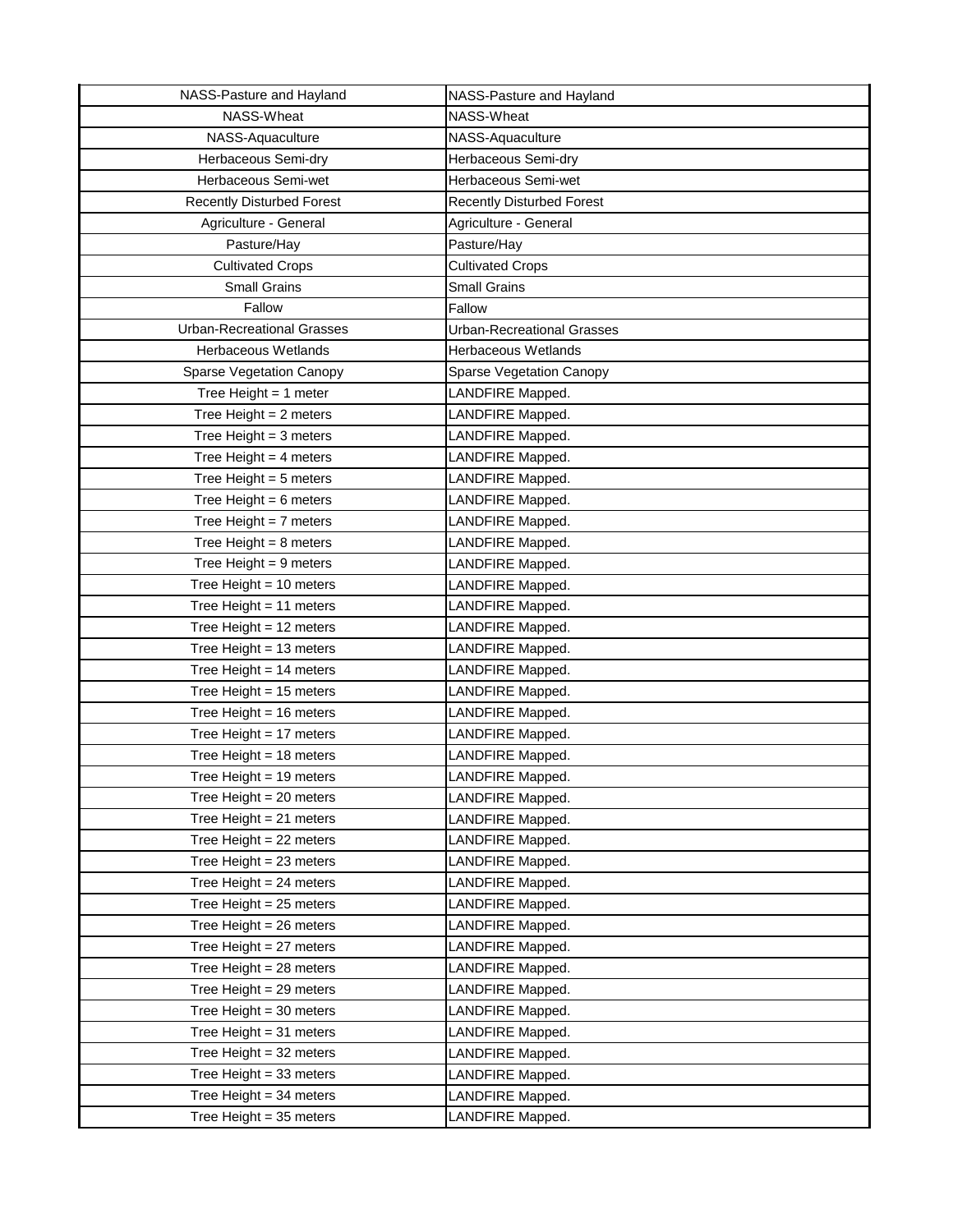| Tree Height = $36$ meters                              | LANDFIRE Mapped.                     |
|--------------------------------------------------------|--------------------------------------|
| Tree Height = $37$ meters                              | LANDFIRE Mapped.                     |
| Tree Height = $38$ meters                              | LANDFIRE Mapped.                     |
| Tree Height = $39$ meters                              | LANDFIRE Mapped.                     |
| Tree Height = $40$ meters                              | LANDFIRE Mapped.                     |
| Tree Height = $41$ meters                              | LANDFIRE Mapped.                     |
| Tree Height = $42$ meters                              | LANDFIRE Mapped.                     |
| Tree Height = $43$ meters                              | LANDFIRE Mapped.                     |
| Tree Height = $44$ meters                              | LANDFIRE Mapped.                     |
| Tree Height = $45$ meters                              | LANDFIRE Mapped.                     |
| Tree Height = $46$ meters                              | LANDFIRE Mapped.                     |
| Tree Height = $47$ meters                              | LANDFIRE Mapped.                     |
| Tree Height = $48$ meters                              | LANDFIRE Mapped.                     |
| Tree Height = $49$ meters                              | LANDFIRE Mapped.                     |
| Tree Height = $50$ meters                              | LANDFIRE Mapped.                     |
| Tree Height = $51$ meters                              | LANDFIRE Mapped.                     |
| Tree Height = $52$ meters                              | LANDFIRE Mapped.                     |
| Tree Height = $53$ meters                              | LANDFIRE Mapped.                     |
| Tree Height = $54$ meters                              | LANDFIRE Mapped.                     |
| Tree Height = $55$ meters                              | LANDFIRE Mapped.                     |
| Tree Height = $56$ meters                              | LANDFIRE Mapped.                     |
| Tree Height = $57$ meters                              | LANDFIRE Mapped.                     |
| Tree Height = $58$ meters                              | LANDFIRE Mapped.                     |
| Tree Height = $59$ meters                              | LANDFIRE Mapped.                     |
| Tree Height = $60$ meters                              | LANDFIRE Mapped.                     |
| Tree Height = $61$ meters                              | LANDFIRE Mapped.                     |
| Tree Height = $62$ meters                              | LANDFIRE Mapped.                     |
| Tree Height = $63$ meters                              | LANDFIRE Mapped.                     |
| Tree Height = $64$ meters                              | LANDFIRE Mapped.                     |
| Tree Height = $65$ meters                              | LANDFIRE Mapped.                     |
| Tree Height = $66$ meters                              | LANDFIRE Mapped.                     |
| Tree Height = $67$ meters                              | LANDFIRE Mapped.                     |
| Tree Height $= 68$ meters                              | LANDFIRE Mapped.                     |
| Tree Height = $69$ meters                              | LANDFIRE Mapped.                     |
| Tree Height = $70$ meters                              | LANDFIRE Mapped.                     |
| Tree Height = $71$ meters                              | LANDFIRE Mapped.                     |
| Tree Height = 72 meters                                | LANDFIRE Mapped.                     |
| Tree Height = $73$ meters                              | LANDFIRE Mapped.                     |
| Tree Height = $74$ meters                              | LANDFIRE Mapped.                     |
| Tree Height = $75$ meters                              | LANDFIRE Mapped.                     |
| Tree Height = $76$ meters                              | LANDFIRE Mapped.                     |
| Tree Height = $77$ meters                              | LANDFIRE Mapped.                     |
| Tree Height = $78$ meters                              | LANDFIRE Mapped.                     |
| Tree Height = $79$ meters                              | LANDFIRE Mapped.                     |
| Tree Height = $80$ meters<br>Tree Height = $81$ meters | LANDFIRE Mapped.                     |
| Tree Height = $82$ meters                              | LANDFIRE Mapped.<br>LANDFIRE Mapped. |
| Tree Height = $83$ meters                              | LANDFIRE Mapped.                     |
| Tree Height = $84$ meters                              | LANDFIRE Mapped.                     |
|                                                        |                                      |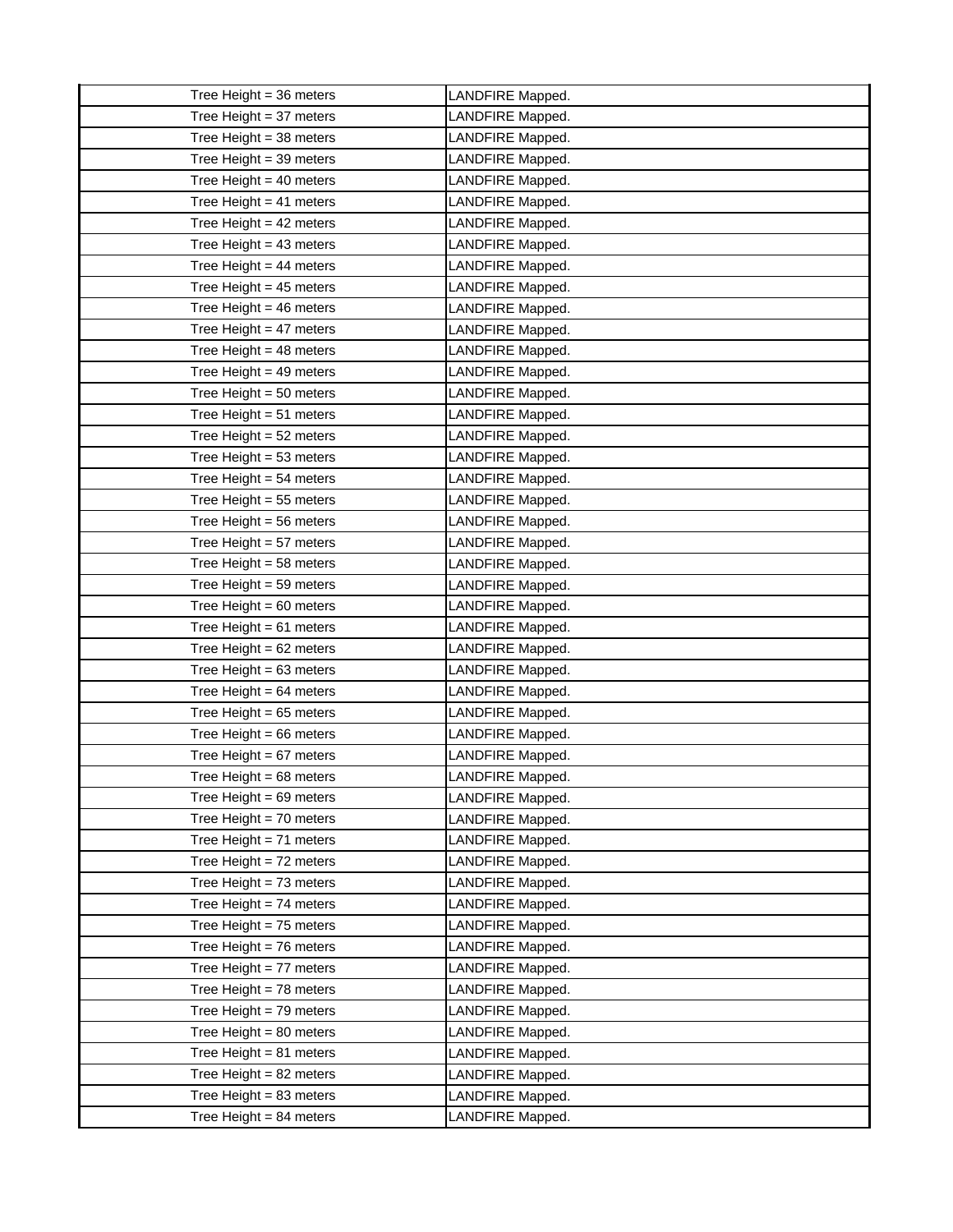| Tree Height = $85$ meters   | LANDFIRE Mapped. |
|-----------------------------|------------------|
| Tree Height = $86$ meters   | LANDFIRE Mapped. |
| Tree Height = $87$ meters   | LANDFIRE Mapped. |
| Tree Height = $88$ meters   | LANDFIRE Mapped. |
| Tree Height = $89$ meters   | LANDFIRE Mapped. |
| Tree Height = $90$ meters   | LANDFIRE Mapped. |
| Tree Height = $91$ meters   | LANDFIRE Mapped. |
| Tree Height = $92$ meters   | LANDFIRE Mapped. |
| Tree Height = $93$ meters   | LANDFIRE Mapped. |
| Tree Height = $94$ meters   | LANDFIRE Mapped. |
| Tree Height = $95$ meters   | LANDFIRE Mapped. |
| Tree Height = $96$ meters   | LANDFIRE Mapped. |
| Tree Height = $97$ meters   | LANDFIRE Mapped. |
| Tree Height = $98$ meters   | LANDFIRE Mapped. |
| Tree Height >= 99 meters    | LANDFIRE Mapped. |
| Shrub Height = $0.1$ meter  | LANDFIRE Mapped. |
| Shrub Height = $0.2$ meter  | LANDFIRE Mapped. |
| Shrub Height = $0.3$ meter  | LANDFIRE Mapped. |
| Shrub Height = $0.4$ meter  | LANDFIRE Mapped. |
| Shrub Height = $0.5$ meter  | LANDFIRE Mapped. |
| Shrub Height = 0.6 meter    | LANDFIRE Mapped. |
| Shrub Height = 0.7 meter    | LANDFIRE Mapped. |
| Shrub Height = 0.8 meter    | LANDFIRE Mapped. |
| Shrub Height = 0.9 meter    | LANDFIRE Mapped. |
| Shrub Height = 1 meter      | LANDFIRE Mapped. |
| Shrub Height = $1.1$ meters | LANDFIRE Mapped. |
| Shrub Height = $1.2$ meters | LANDFIRE Mapped. |
| Shrub Height = $1.3$ meters | LANDFIRE Mapped. |
| Shrub Height = $1.4$ meters | LANDFIRE Mapped. |
| Shrub Height = $1.5$ meters | LANDFIRE Mapped. |
| Shrub Height = $1.6$ meters | LANDFIRE Mapped. |
| Shrub Height = $1.7$ meters | LANDFIRE Mapped. |
| Shrub Height = $1.8$ meters | LANDFIRE Mapped. |
| Shrub Height = $1.9$ meters | LANDFIRE Mapped. |
| Shrub Height = 2.0 meters   | LANDFIRE Mapped. |
| Shrub Height = $2.1$ meters | LANDFIRE Mapped. |
| Shrub Height = 2.2 meters   | LANDFIRE Mapped. |
| Shrub Height = 2.3 meters   | LANDFIRE Mapped. |
| Shrub Height = $2.4$ meters | LANDFIRE Mapped. |
| Shrub Height = 2.5 meters   | LANDFIRE Mapped. |
| Shrub Height = 2.6 meters   | LANDFIRE Mapped. |
| Shrub Height = 2.7 meters   | LANDFIRE Mapped. |
| Shrub Height = 2.8 meters   | LANDFIRE Mapped. |
| Shrub Height = 2.9 meters   | LANDFIRE Mapped. |
| Shrub Height >= 3.0 meters  | LANDFIRE Mapped. |
| Herb Height = $0.1$ meter   | LANDFIRE Mapped. |
| Herb Height = $0.2$ meter   | LANDFIRE Mapped. |
| Herb Height = $0.3$ meter   | LANDFIRE Mapped. |
| Herb Height = $0.4$ meter   | LANDFIRE Mapped. |